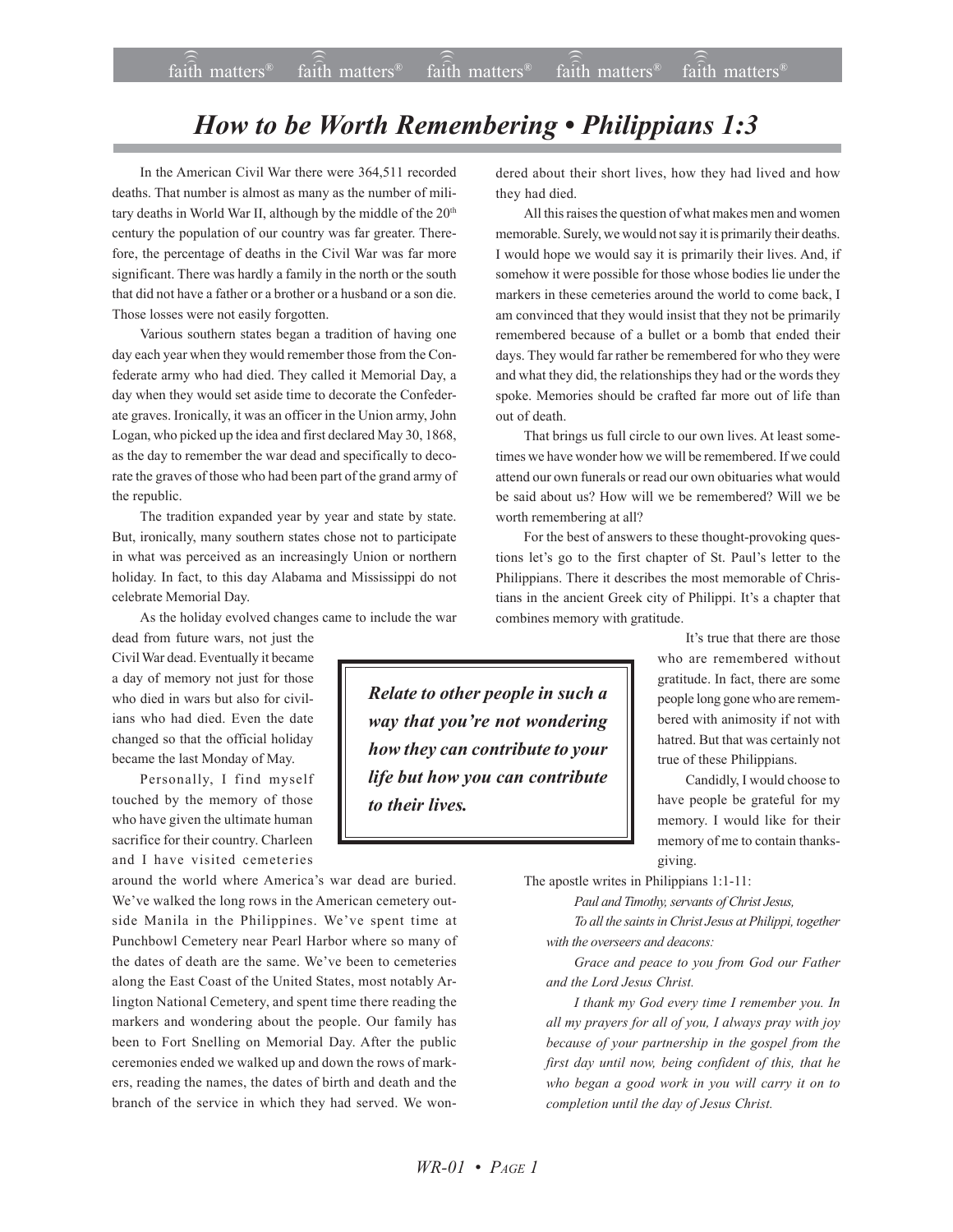*It is right for me to feel this way about all of you, since I have you in my heart; for whether I am in chains or defending and confirming the gospel, all of you share in Godís grace with me. God can testify how I long for all of you with the affection of Christ Jesus.*

*And this is my prayer: that your love may abound more and more in knowledge and depth of insight, so that you may be able to discern what is best and may be pure and blameless until the day of Christ, filled with the fruit of righteousness that comes through* Jesus Christ-to the glory and praise of God.

Paul writes of two characteristics that made these Philippian Christians memorable. The first is that they shared together in a partnership. He writes in verse 3, "I thank my *God every time I remember you.* " But then he explains why he remembers them as he does: "... *because of your partnership in the gospel....*"

The English word here for "partnership" is translated from one of the few Greek words that some who have not studied Greek but have been part of the Christian community may have often heard. It is the Greek word *koinonia*. But it's hard to translate a single word from one language into a single word of another language. *Koinonia* is more than just a single term and it's more than just partnership. It means association or fellowship. It is sometimes translated as "communion", friendship or close relationship.

Let me try to communicate what *koinonia* means, not from a Greek English lexicon but from an English dictionary, with the definition of what is a partner. Actually, five different definitions are given. A partner is an associate, sharer or participant. A partner is a husband or a wife. A partner may be defined in terms of games as one who plays with another or others against an opposing team. A partner may be defined in terms of the law as one of two or more associates as joint principles in carrying on any business with a view to joint profit. Or, a fifth definition, one that I had never heard before, is the nautical definition of a partner: One of the timbers forming a framework for an opening in a deck to strengthen it for the support of a mast.

I think the Apostle Paul would have agreed to all of these definitions because they all describe something of his relationship to the Philippians. You see, the idea behind all of this is that it is seldom a casual and brief acquaintance or a single event that greatly impacts another person's life or that makes that person memorable in the lives of other individuals. Rather, it's the sharing of life. It's a partnership. It's joining together in association, teamwork, bonding. It's that kind of a relationship that shapes the life of another person and then leaves the other person with a lifelong memory filled with gratitude.

But, if the apostle Paul were here I think he would strenuously object to an inadequate secular definition of *koinonia* or even partnership. He would point out that he was very careful in the selection of his words, saying that his memory of the Philippians was as a partnership in the gospel. And it wasn't just because they all spoke the same language or lived in the same day or had traveled to the same places or had other things in common. It was that they were all one in Jesus Christ. Their loyalty was to the same Savior, the same Lord and the same truth. It was for that reason that they had this partnership together, a common bond in the Savior whom they all acknowledged. The rest of the letter to the Philippians is loaded with practical examples of how that partnership was practiced.

At the time of the writing of these words St. Paul was a prisoner in Rome. Certainly there must have been those who thought that if he was in prison there must be good cause for him to be there. In those days prisons were much like prisons in many countries even to this day. It was necessary for family and friends to take care of the individual and personal needs of the prisoner. Paul says that he was in chains. Probably, at least at times, he was chained to a wall or had his hands or feet chained together. But, in all probability, he was chained to a Roman guard and the guards would change on a regular basis. So, day after day he had neither privacy nor provision. His needs were great.

The Philippians were so concerned about Paul that they selected one of their own, a man named Epaphroditus, and asked him to leave his job, his family, his church and his city of Philippi and make the long journey across the empire to Rome so that he could minister to the personal needs of their beloved friend and partner, Paul.

The letter explains that they prayed for him, hoped for him, wrote to him, provided for his physical needs and provided money. When there was bad news, they wept with him; when there was good news, they rejoiced with him. They shared a partnership.

All of this seems so terribly distant, though. How does this kind of *koinonia,* this partnership, make us memorable today? How is this relevant to where we are and what we do? There's a sense in which I struggle to illustrate that, not so much because of a lack of examples but rather because the examples are so numerous. I know very well the stories of partnership in the gospel that the people of Wooddale Church could tell. They are not my stories to tell in public but I can tell you in general terms what they're like. There are those in this community of faith who have rejoiced with ecstasy over wonderful gifts from God. There are others who have experienced pain that most of the rest of us cannot comprehend. I've heard those stories. I've rejoiced with those who have rejoiced.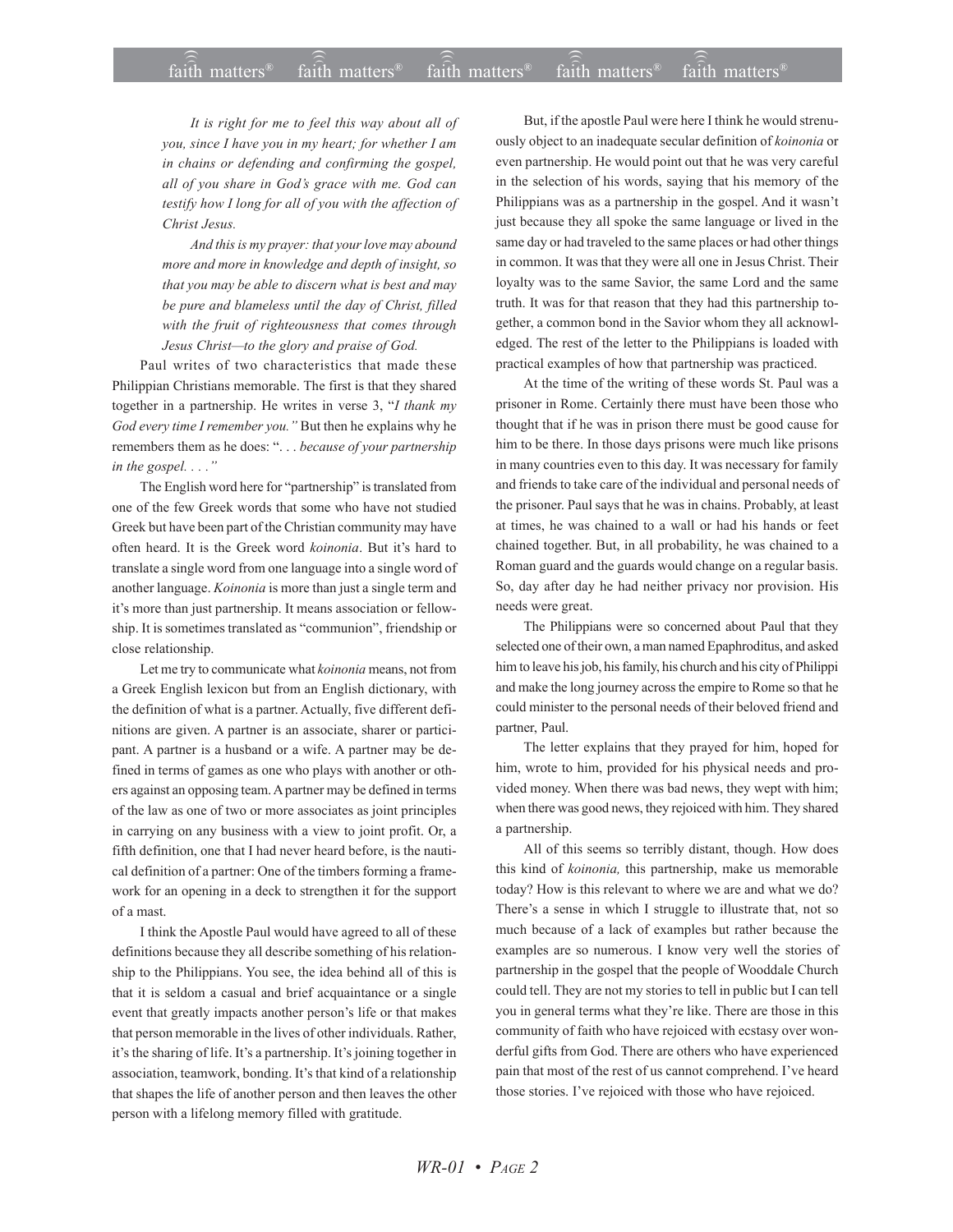## $\widehat{\widehat{\mathfrak{tair}}}$  matters  $^{\circ}$  faith matters faith matters  $^{\circ}$  faith matters faith matters  $^{\circ}$ faith matters<sup>®</sup> faith matters<sup>®</sup> faith matters<sup>®</sup>

Often I have people tell me of the response of other Christians to their news, both good and bad. Almost without exception they tell me that others seemed more excited than they were over good news. They are absolutely thrilled. And somehow that escalates the thrill. And when the stories are of deep pain and distress other Christians were understanding and sympathetic giving assurance of their prayers and their love. Again and again I have had people tell me that when they have gone through difficulties they have found others within the church who have traveled the same path. Others tell of men and women who say, "I've not experienced what you're gong through, but I want you to know that I care and I love you. If there's anything I can do to help, I will." There are many stories of people

who have prayed, supported, loved and helped in all kinds of ways. That's the way it's supposed to be.

If you would like to be remembered with gratitude, here are four practical suggestions. The first is to be a partner and not a loner. Get to know people. Share

life with others, whether it's the triumphs or the difficulties.

A second suggestion is to be a giver, not a taker. Continually think in terms of what you can do for others rather than what they can do for you. Regularly look for the needs of others and try to meet them. Relate to other people in such a way that you're not wondering how they can contribute to your life but how you can contribute to their lives.

Next, be a sympathizer and not a critic. Imagine being in the other person's situation. Don't be critical of how that person got there but be understanding of that person's pain or pleasure. Wonder what it is like; try to imagine walking in her or his shoes.

Be an encourager, not a discourager. There are plenty of discouragers in the world but there is always a shortage of those who will encourage. That's one of the reasons the Apostle Paul so fondly remembered the Philippians and why he was so grateful for them. You see, Paul also had his times of discouragement. Maybe it's hard for us to imagine that. We sometimes think that the saints of the Bible were these perfect people who did not deal with the ordinary problems that we face. We make a mistake if we do that. We are wrong if we elevate Paul or others to a spirituality that simply was not true. We minimize their humanity in a way that simply is not accurate.

Understand that Paul was in jail. He was in chains. His life was in jeopardy. He was accused of a capital crime. He was appealing to Caesar. It was his last resort. And after reciting all of his woes, he writes to the Philippians in 1:18 and 19:

 *There are plenty of discouragers in the world but there is always a shortage of those who will encourage.*

*And because of this I rejoice.*

*Yes, and I will continue to rejoice, for I know that through your prayers and the help given by the Spirit of Jesus Christ, what has happened to me will turn out for my deliverance.*

Do you want to be remembered with gratitude? Then be like the Philippians. Be a partner to other Christians, someone who gives more than you take, sympathizes more than you criticize, encourages more than you discourage. Do these things and you will be loved and you will be remembered with gratitude.

There is a second characteristic of the gratefully-remembered Philippians. It is not only partnership but perseverance. Paul wrote

> about their *ìpartnership in the gospel from the first day until now. . . .î*

The letter to the Philippians was written probably in AD 61. We estimate that Paul's first journey to Philippi was about a decade earlier, in AD 50, 51 or 52. That means that ten years had past. A lot had happened in that time. If you read Acts 16 you will find that the Philippian

church had a tumultuous beginning. When Paul and Silas first arrived in town there was no synagogue there. That was the usual place where they would begin their religious teaching. So they went out by a riverside where they found some God-fearers, Gentiles on the fringe of Judaism, praying. They presented the gospel and there were those who received Jesus Christ as Savior. But it wasn't long until the authorities put Paul and Silas into prison. They severely and illegally beat them.

Paul was a Roman citizen. It was clearly against the law to beat him; but they never bothered to ask his citizenship. They beat him almost to the point of taking his life. With his wounds still open and in chains and in the deepest dungeon he demonstrated the grace of God as he and Silas sang hymns together. It was a wonderful thing.

As they were singing an earthquake rocked the prison and the gates flew open. The jailer feared for his life if the prisoners escaped; but they didn't. The jailer and his family were added to the church as a result of those events and Paul and Silas' response to them.

But Paul and Silas were clearly not welcome in Philippi, so a short time later they left the town and moved elsewhere. Paul traveled broadly. He was shipwrecked. He was beaten on another occasion and left for dead. There are some who believe that he actually died and came back to life again. He was criticized. There were those who said he wasn't a very good missionary. Some claimed that he wasn't even really an apostle